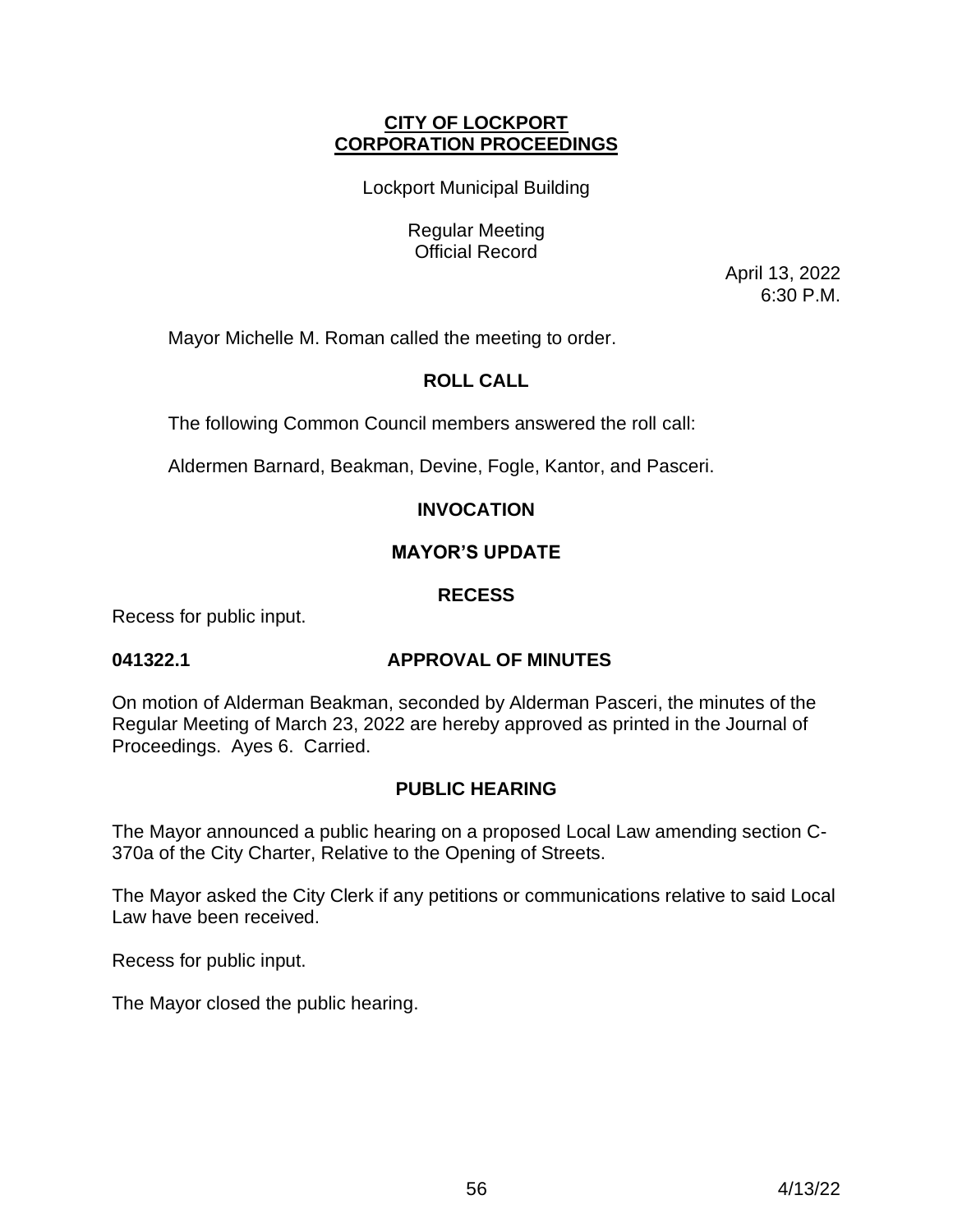# **FROM THE MAYOR**

# **Appointments:**

3/23/22 Kyle Lambalzer, 623 Locust Street, Lockport, NY 14094 – recommendation to Public Health Director Daniel J. Stapleton that Lambalzer be appointed to the Niagara County Board of Health to fill the unexpired term of Marietta Schrader.

3/28/22 Clayton C. Dimmick, 12 Grosvenor Street, Lockport, NY 14094 – appointed to Director of Streets, Parks, & Water Distribution for the City of Lockport effective March 28, 2022. Said appointment is provisional and subject to the City of Lockport Municipal Civil Service Rules and Regulations.

3/29/22 Gerald DeFlippo, 4815E Cambridge Drive, Lockport, NY 14094 – appointed to the City of Lockport Housing Authority effective April 26, 2022. Said term expires on April 26, 2027.

Received and filed.

# **FROM THE CITY CLERK**

The Clerk submitted payrolls, bills for services and expenses, and reported that the Department Heads submitted reports of labor performed in their departments. Referred to the Finance Committee.

## **Communications:**

3/25/22 Larry McKenzie, WNY Hydrocephalus Association – request permission to hold a drive-thru chicken barbeque fundraiser at Outwater Park on May 28, 2022

3/29/22 Nick Kalbfliesh, Lockport Professional Firefighters – request permission to use the Outwater Park softball diamond on Tuesdays during the summer to participate in the Niagara County Firefighters Softball League

3/30/22 Katie Constantino, Catholic Charities – request permission to conduct a "Healthy Baby Festival" at Altro Park on August 1, 2022

4/4/22 Jason Dool, Inferno Baseball, Inc. – request permission to use the Outwater Park softball diamond during the 2022 season

Referred to the Committee of the Whole.

4/6/22 Paul K. Oates, City Clerk – notification of bids received on April 6, 2022 for the East Avenue Pavement Rehabilitation Project.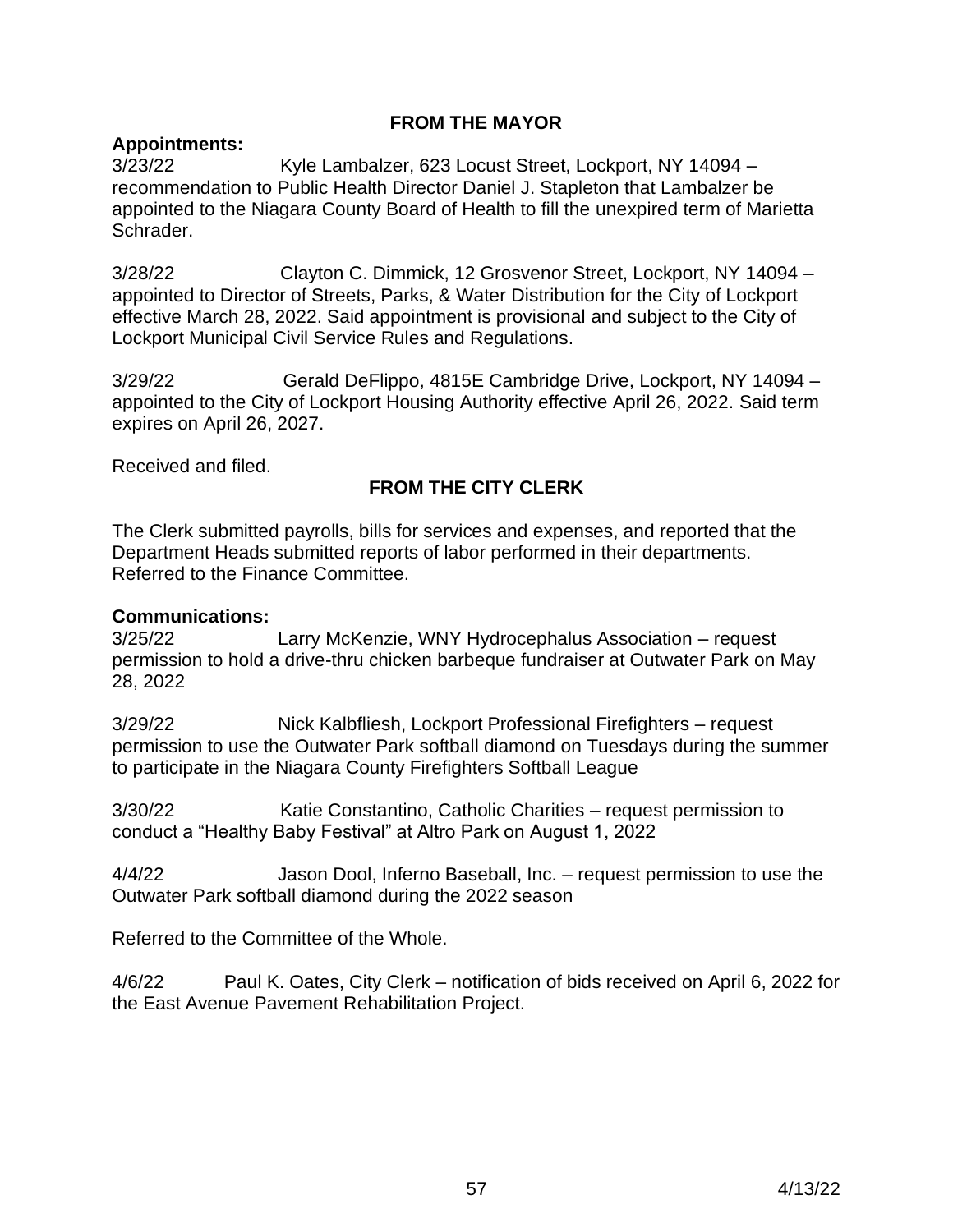The following bid proposals for the above referenced were received and opened on April 6, 2022:

| 4 <sup>th</sup> Generation Construction<br>Niagara Falls, NY | \$318,100 |
|--------------------------------------------------------------|-----------|
| Mark Cerrone, Inc.<br>Niagara Falls, NY                      | \$376,560 |
| <b>Edbauer Construction</b><br>West Seneca, NY               | \$365,717 |
| Milherst Construction, Inc.<br><b>Clarence Center, NY</b>    | \$332,580 |
| <b>Occhino Corporation</b><br>West Seneca, NY                | \$365,985 |
| Scott Lawn Yard, Inc.<br>Niagara Falls, NY                   | \$398,540 |

Referred to Committee of the Whole

#### **Notice of Complaint:**

| 3/23/22 | 187 Olcott Street - trees   |
|---------|-----------------------------|
| 3/23/22 | 197 Olcott Street - tree    |
| 3/28/22 | 170 Monroe Street - trees   |
| 3/28/22 | 62 Hyde Park - tree         |
| 3/30/22 | 110 Garden Street - tree    |
| 4/1/22  | 270 Niagara Street - tree   |
| 4/5/22  | 251 Caledonia Street - tree |
| 4/6/22  | 109 John Street - tree      |
|         |                             |

Referred to the Director of Streets and Parks

# **Notice of Claim:**

3/31/22 Judie Tedesco, 395 S. Transit Street, Lockport, NY

Referred to Corporation Counsel

# **Notice of Summons and Complaint:**

3/22/22 Zhane Y. Strong v. the City of Lockport

Referred to Corporation Counsel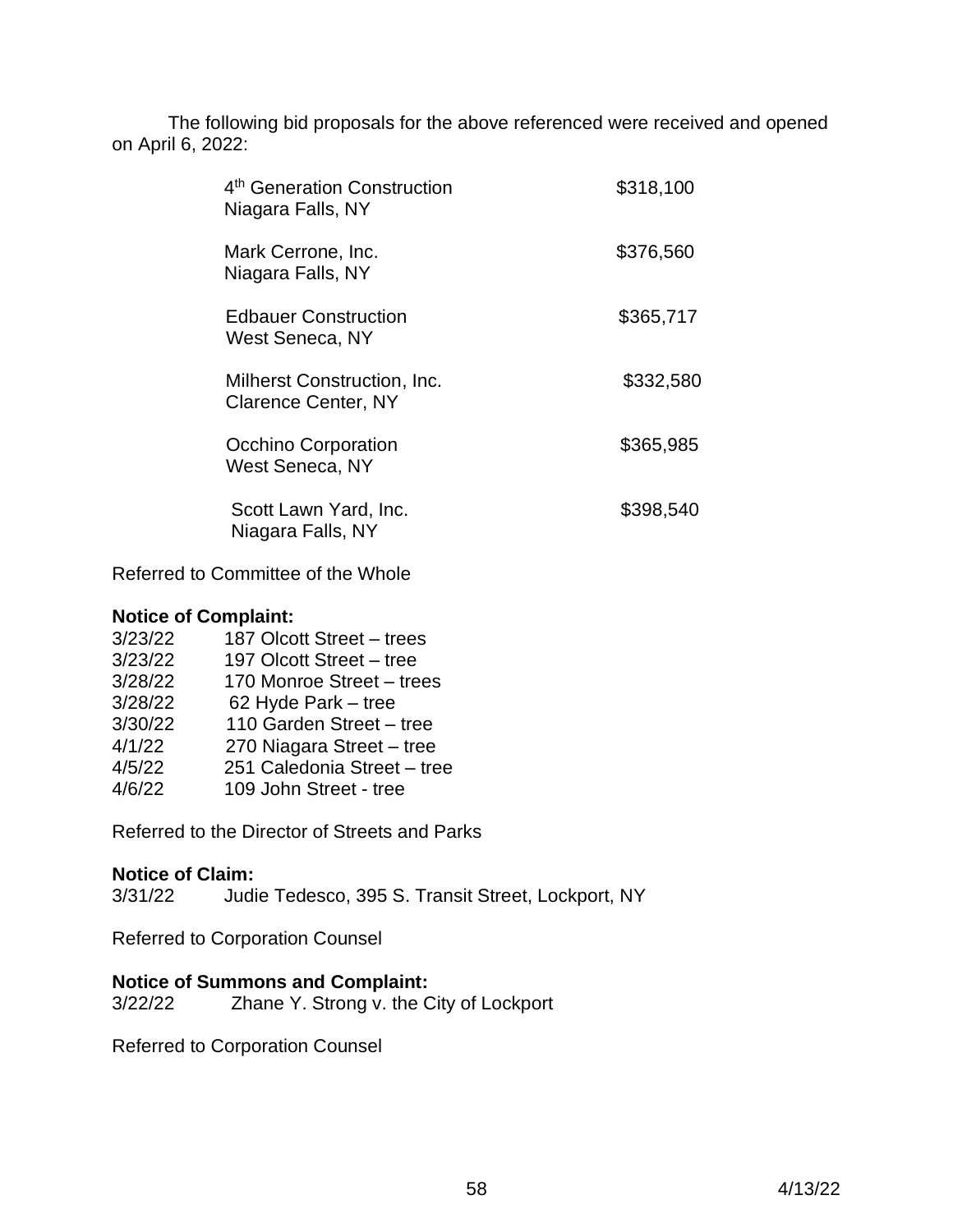# **MOTIONS & RESOLUTIONS**

## **041322.2**

By Alderman Beakman:

Resolved, that the Mayor and City Clerk be authorized to issue orders in favor of the claimants for payrolls, bills, and services to be paid on April 14, 2022 as follows:

| <b>General Fund</b>     | Fund A        | \$201,466.30 |
|-------------------------|---------------|--------------|
| Water Fund              | Fund FX       | \$44,229.60  |
| Sewer Fund              | Fund G        | \$47,908.66  |
| <b>Capital Projects</b> | Fund H        | \$34,431.47  |
| Self-Insurance          | Fund MS       | \$76,875.50  |
| <b>Worker's Comp</b>    | Fund S        | \$7,500.00   |
| Refuse & Recycle        | Fund CL       | \$89,704.32  |
| Payroll                 | Pay Date 3/24 | \$496,880.62 |

Seconded by Alderman Fogle and adopted. Ayes 6.

## **041322.3**

By Alderman Devine:

Whereas, the United States Department of Agriculture currently has projects surveying the presence of invasive pests, the European Cherry Fruit Fly and the Box Tree Moth, in host trees and plants in Niagara County; now, therefore be it

Resolved, that pursuant to their request to eradicate these invasive pests in the City of Lockport, the USDA Invasive Insect Survey Project is hereby granted blanket permission to place traps in host plants on City of Lockport properties and roadside rights of way, in parks, and in cemeteries. Said permission is subject to filing a certificate of insurance with the City Clerk naming the City of Lockport as additional insured.

Seconded by Alderman Fogle and adopted. Ayes 6.

#### **041322.4**

By Alderman Devine:

Resolved, that pursuant to the request of Amanda Cline, 232 Ohio Street, permission is hereby granted to the residents of Ohio Street to barricade Ohio from Rene Place to Park Avenue on July 23<sup>rd</sup>, 2022, from 5-11pm for a block party, and be it further

Resolved, that the Director of Streets and Parks be and the same is hereby authorized and directed to arrange for delivery of barricades to said area prior to said event.

Seconded by Alderman Pasceri and adopted. Ayes 6.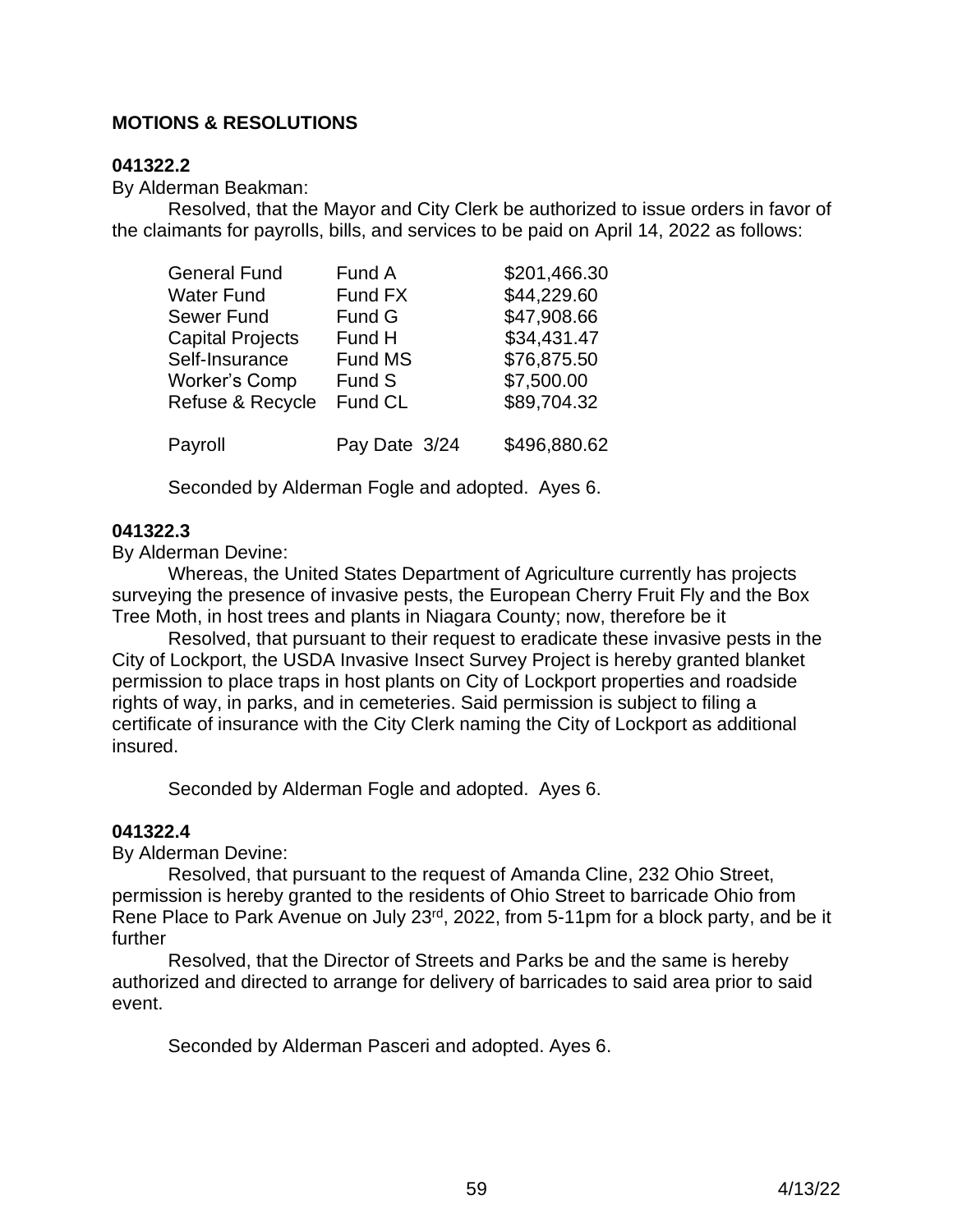# **041322.5**

By Alderman Kantor:

 Whereas, the City of Lockport (City) owns and operates a Wastewater Treatment Plant producing biosolids which are currently managed at the City's compost facility; and

Whereas, due to the capacity and age of the facility, the City desires to consider alternative offsite methods to manage a portion or all of the biosolids; now, therefore, be it

 Resolved, that the City's Consulting Engineer, Nussbaumer & Clarke, Inc. is authorized and directed to prepare and issue a Request for Bids for hauling and disposal of Biosolids from the City's Wastewater Treatment Plant, and be it further

 Resolved, that upon receipt of said Request for Bids, the City Clerk is hereby authorized and directed to advertise the same.

Seconded by Alderman Barnard and adopted. Ayes: 5. Ald.Devine voted no.

## **041322.6**

By Alderman Pasceri:

Resolved, that pursuant to their request, Thunderwolves Baseball, LLC is hereby granted permission to use the baseball field at Outwater Park for their 2022 Youth Baseball Tournaments, subject to approval of the schedule by the Highways & Parks Department, for games to be played between May  $27<sup>th</sup>$  and July 31<sup>st</sup>, 2022, and be it further

Resolved, that Thunderwolves Baseball, LLC file a certificate of insurance with the City Clerk naming the City of Lockport as additional insured.

Seconded by Alderman Barnard and adopted. Ayes 6.

#### **041322.7**

By Alderman Beakman:

Resolved, that pursuant to their request, permission is hereby granted to the WNY Shelby and Mustang Club to conduct the Nickel City Mustang Roundup Car Cruise and Parade on Saturday, July 30<sup>th</sup>, 2022, and be it further

Resolved, permission includes the barricading of Market Street from Union Street to Exchange Street, from 6 p.m. until 10 p.m., and be it further

Resolved, that the Director of Streets, Parks and Water Distribution is hereby authorized and directed to arrange for delivery of barricades, cones and 'street closed' signs as required, and be it further

Resolved, that the WNY Shelby and Mustang Club file a certificate of insurance with the City Clerk naming the City of Lockport as additional insured.

Seconded by Alderman Fogle and adopted. Ayes 6.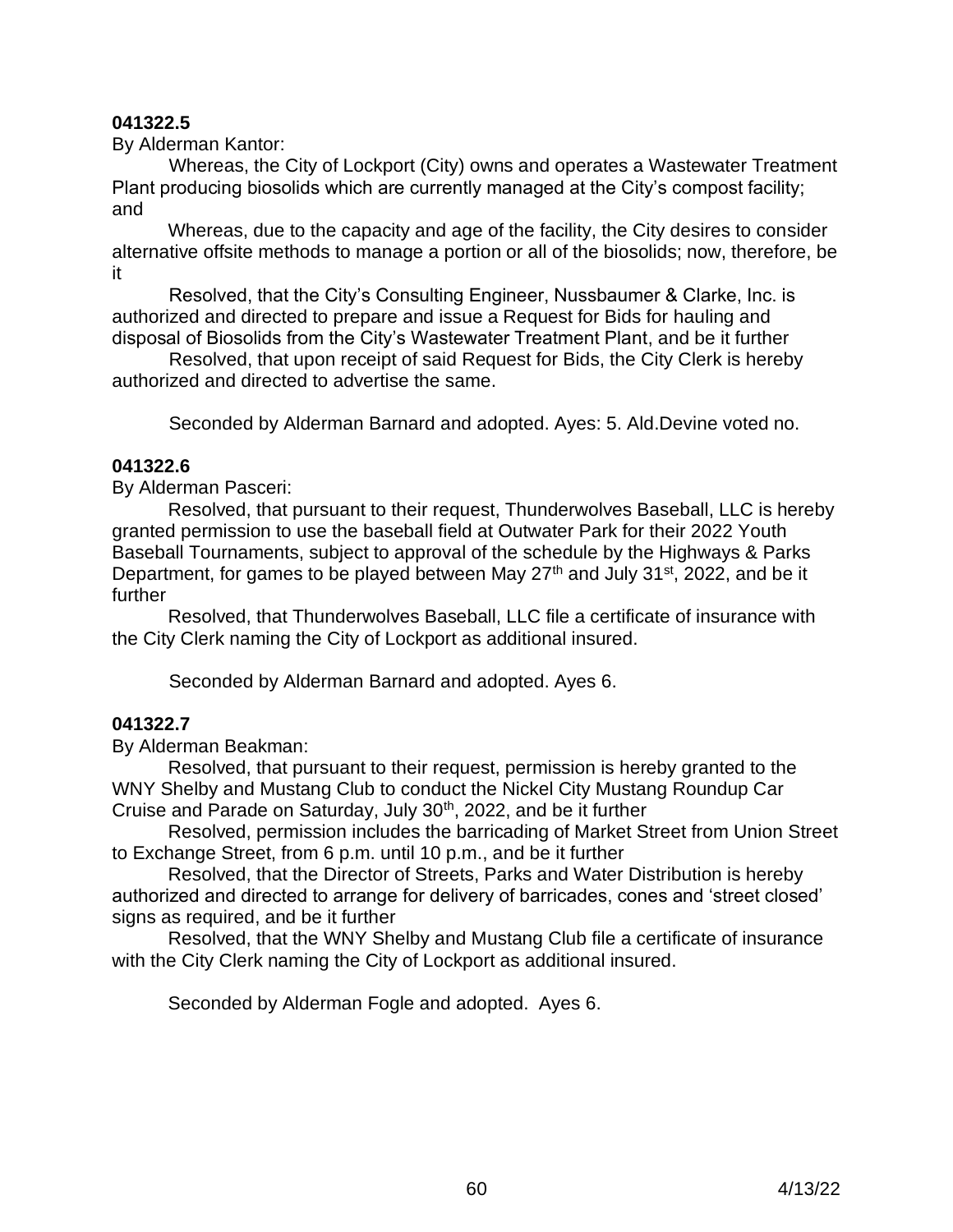## **041322.8**

By Alderman Devine:

 Whereas, Resolution 121521.8 authorized the use of \$13,800 from the H204 capital water infrastructure improvement fund to be used for replacement hardware for the pump computer connections; and

 Whereas, it has come to the attention of the Chief Water Treatment Plant Operator that two more drives have broken, and are beyond repair and must be replaced; now, therefore, be it

 Resolved, that the City is authorized to utilize an additional \$4,020 from Moley Magnetics Incorporated for said additional equipment to be funded from the H204 capital project funds (FX infrastructure improvements).

Seconded by Alderman Kantor and adopted. Ayes 6.

#### **041322.9**

By Alderman Pasceri:

Resolved, that pursuant to their request, the MUNY Buffalo Men's Senior Baseball League ('MSBL') is hereby granted permission to use the baseball diamond at Outwater Park for their 2022 practices and home games, subject to approval of the schedule by the Highways & Parks Department, and MSBL filing a certificate of insurance with the City Clerk naming the City of Lockport as additional insured.

Seconded by Alderman Barnard and adopted. Ayes 6.

# **041322.10**

By Alderman Devine:

Resolved, that pursuant to their request, the Lockport Professional Fire Fighters Association is hereby granted permission to use the softball field at Outwater Park for the 2022 Niagara County Fire Fighters Softball League season, subject to approval of the schedule by the Highways & Parks Department, for seven games to be played between May 3<sup>rd</sup> and July 26<sup>th</sup>, 2022, and be it further

Resolved, that the LPFFA file a certificate of insurance with the City Clerk naming the City of Lockport as additional insured.

Seconded by Alderman Fogle and adopted. Ayes 6.

#### **041322.11**

By Alderman Fogle:

Resolved, that pursuant to their request, permission is hereby granted to Lockport Peacemakers to conduct an Easter egg hunt, rain or shine, on Saturday, April 16th, 2022 beginning at 11am, at Outwater Park, and be it further

Resolved, that permission is subject to Lockport Peacemakers filing a certificate of insurance with the City Clerk naming the City of Lockport as additional insured, and be it further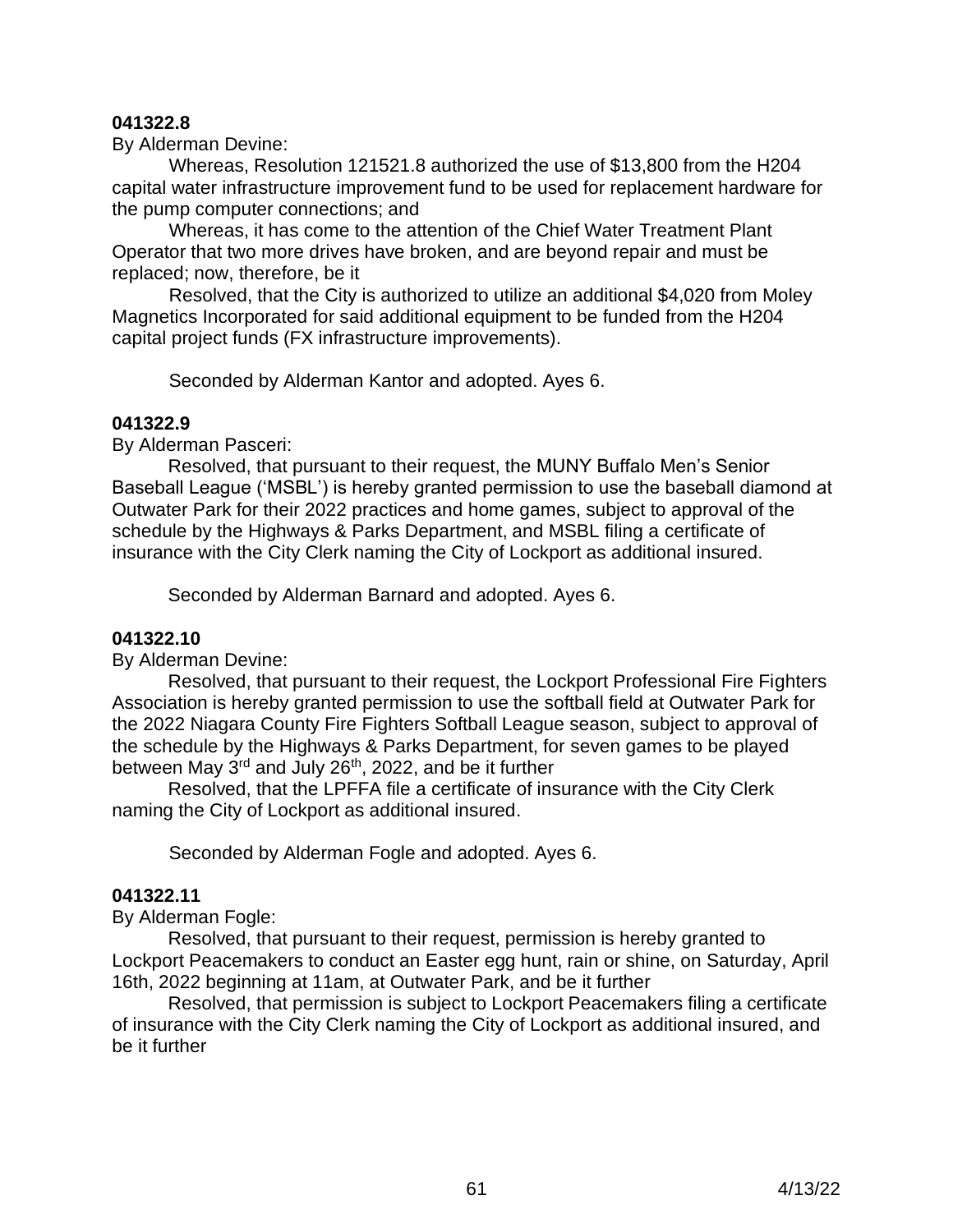Resolved, that the Director of Streets and Parks is hereby authorized and directed to arrange for delivery of barricades to the area prior to the event, and be it further.

Resolved, that the City stage be made available to the event.

Seconded by Alderman Pasceri and adopted. Ayes 6.

#### **041322.12**

By Alderman Barnard:

Resolved, that pursuant their request, Catholic Charities of Buffalo, NY is hereby granted permission to hold a free 'Healthy Baby Festival' to celebrate World Breastfeeding Week at Altro Park on August 1, 2022 from 11 a.m. – 1 p.m. Permission is subject to Catholic Charities filing a certificate of insurance with the City Clerk naming the City of Lockport as additional insured.

Seconded by Alderman Pasceri and adopted. Ayes 6.

#### **041322.13**

By Alderman Kantor:

Resolved, that pursuant to their request, permission is hereby granted to WNY Hydrocephalus Association to conduct a drive-thru chicken barbeque fundraiser, on Saturday, May 28th, 2022 from 9am until 4pm, in the Outwater Park parking lot, and be it further

Resolved, that permission is subject to WNY Hydrocephalus Association filing a certificate of insurance with the City Clerk naming the City of Lockport as additional insured, and be it further

Resolved, that the Director of Streets and Parks is hereby authorized and directed to arrange for delivery of traffic cones to the area prior to the event.

Seconded by Alderman Barnard and adopted. Ayes 6.

#### **041322.14**

By Alderman Pasceri:

Resolved, that the bid proposal of Belmont Housing, received on March 25, 2022 for program delivery services for the completion of the City's Home Improvement Program under the administration of the New York State Affordable Housing Corporation, be accepted in the amount of up to \$4,100 per residence.

Seconded by Alderman Devine and adopted. Ayes 6.

#### **041322.15**

By Alderman Pasceri:

Resolved, that the Mayor, subject to Corporation Counsel approval, be and the same is hereby authorized and directed to execute a contract with Belmont Housing for program delivery services for the completion of the City's Home Improvement Program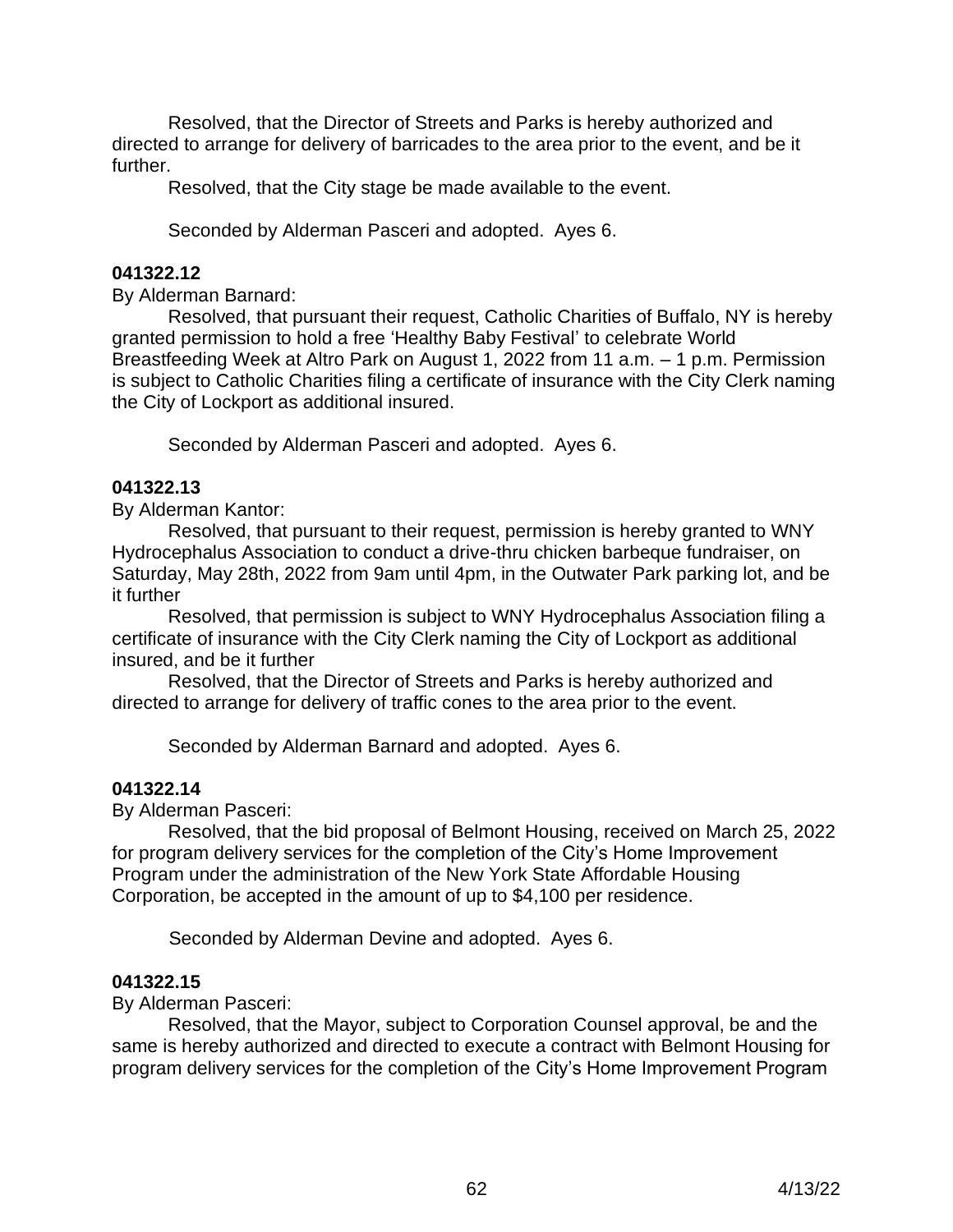under the administration of the New York State Affordable Housing Corporation at a cost of up to \$4,100 per residence.

Seconded by Alderman Devine and adopted. Ayes 6.

# **041322.16**

By Alderman Beakman:

 Whereas, East Avenue (NY 31) in the City of Lockport (City) is designated by the New York State Department of Transportation (NYSDOT) as a Touring Route; and

 Whereas, the City has determined that East Avenue is in need of pavement restoration between Washburn Street and Cleveland Place; and

 Whereas, the City has received funding from NYSDOT to make improvements to designated Touring Routes; and

 Whereas, the City issued a Notice to Bid for interested contractors for the East Avenue Pavement Restoration Project and subsequently received and publicly opened and read bids at the Municipal Building on April 6, 2022 at 2 pm as follows;

| <b>CONTRACTOR</b>       | ⊿th<br>on                          | <b>Milherst</b><br>n. Inc. | <b>Edbauer</b><br>Generation Constructio Constructio | <b>Occhino</b><br>Corp. | <b>Mark</b><br>Cerrone,<br>Inc. | <b>Scott Lawn</b><br>Yard, Inc. |
|-------------------------|------------------------------------|----------------------------|------------------------------------------------------|-------------------------|---------------------------------|---------------------------------|
| <b>TOTAL BID AMOUNT</b> | $$318,100.00^{\ast}$$ \$332,580.00 |                            | \$365,717.00                                         | \$365,985.00            | \$376,560.00                    | \$398,540.00                    |

#### And

 Whereas, the City Engineering Consultant Nussbaumer & Clarke, Inc. (Nussbaumer) reviewed the contractor bids and determined that the bid submitted by 4<sup>th</sup> Generation Construction is incomplete and recommends that their bid be rejected; and

 Whereas, Nussbaumer has determined that Milherst Construction, Inc. has submitted the lowest complete and responsible bid and recommends that the City award the contract to Milherst Construction, Inc., for a total amount of \$332,580.00; now, therefore, be it

 Resolved, that the Mayor is authorized to execute an Agreement with Milherst Construction, Inc., 10025 County Rd, Clarence Center, NY 14032, in the amount of \$332,580.00, contingent upon legal review and availability of funding for the City project.

Seconded by Alderman Barnard and adopted. Ayes 6.

# **041322.17**

By Alderman Beakman:

Whereas, §183-23 of the Lockport Municipal Code bans overnight parking on city streets between the hours of 2 a.m. and 6 a.m. unless the vehicle owner has received a special parking permit from the City; and

Whereas, the restriction on parking has caused many residents hardship while being of minimal benefit during the warmer months when snow plows do not present a specific need for the good of the City; and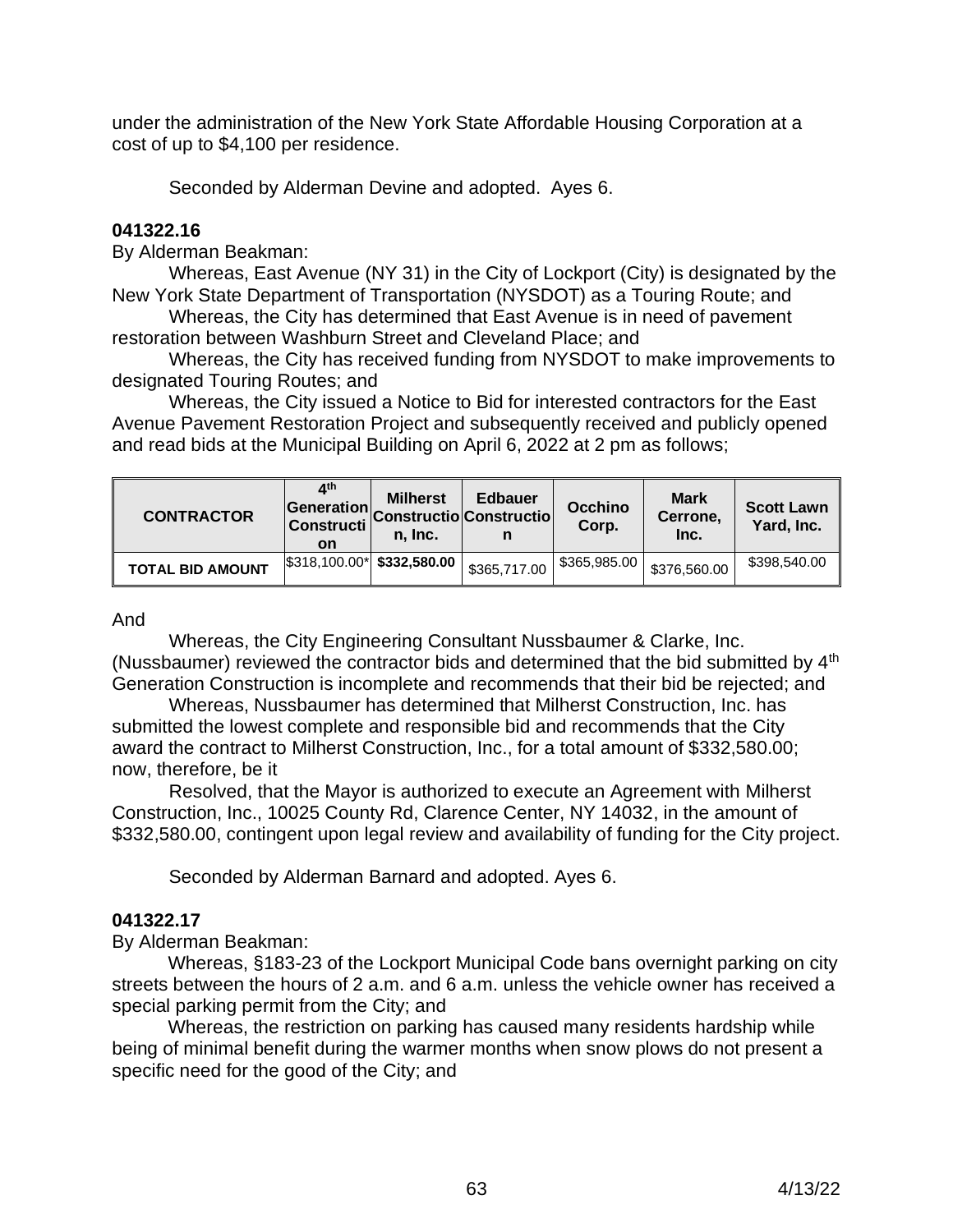Whereas, the Traffic Advisory Committee has studied the issue and recommends that the Common Council consider a modification to the ban on overnight parking on a trial basis; now, therefore, be it

Resolved, that a moratorium shall be placed on enforcement of City Ordinance §183-23 for a period commencing immediately and ending on November 1, 2022, subject to the following restrictions:

- I. Only 2-axle passenger vehicles and motorcycles, properly registered and insured, may remain on a city street overnight during the period in question.
- II. The Highways and Parks Department shall have the ability to designate certain streets for no parking during periods of street cleaning and/or paving, by notices posted in advance.
- III. The ban on overnight parking within the city limits will remain in effect for the following streets and thoroughfares:
	- A. Main Street/East Avenue from Transit to Washburn Street
	- B. Walnut Street from Transit to Washburn Street.
	- C. West Genesee Street and West Avenue from the city line to Transit
- IV. The restrictions on parking for buses and delivery vehicles set forth in §183-23(D) shall remain in full force and effect during the period covered by the moratorium.

Seconded by Alderman Devine and adopted. Ayes 6.

# **041322.18**

By Alderman Devine:

Resolved, that pursuant to their request, Inferno Baseball Inc. is hereby granted permission to use the softball field at Outwater Park for both practice and games during the 2022 season, subject to approval of the schedule by the Highways & Parks Department, and be it further

Resolved, that Inferno Baseball Inc. file a certificate of insurance with the City Clerk naming the City of Lockport as additional insured.

Seconded by Alderman Barnard and adopted. Ayes 6.

# **041322.19**

By Alderman Fogle:

Whereas, by resolution 082119.10 the City of Lockport entered into an agreement with Davey Resource Group, Inc. of Kent, Ohio to conduct a tree inventory and prepare a community forestry management plan; and

Whereas, the city appropriated \$18,000 in the 2022 General Fund Budget to conduct a GIS-based inventory update; and

Whereas, the city desires to complete said update in late spring or early summer when the trees are budding or getting leaves; and

Whereas, Davey Resource Group, Inc. are proprietary to the city's Tree Inventory software; now, therefore, be it

Resolved, that the Mayor is authorized and directed to execute a contract with the Davey Resource Group, Inc. to conduct a Tree Inventory Update project of the maintained trees and stumps found along public rights-of-way and in public parks and properties, and utilize budgeted funds in A.8730.54055.